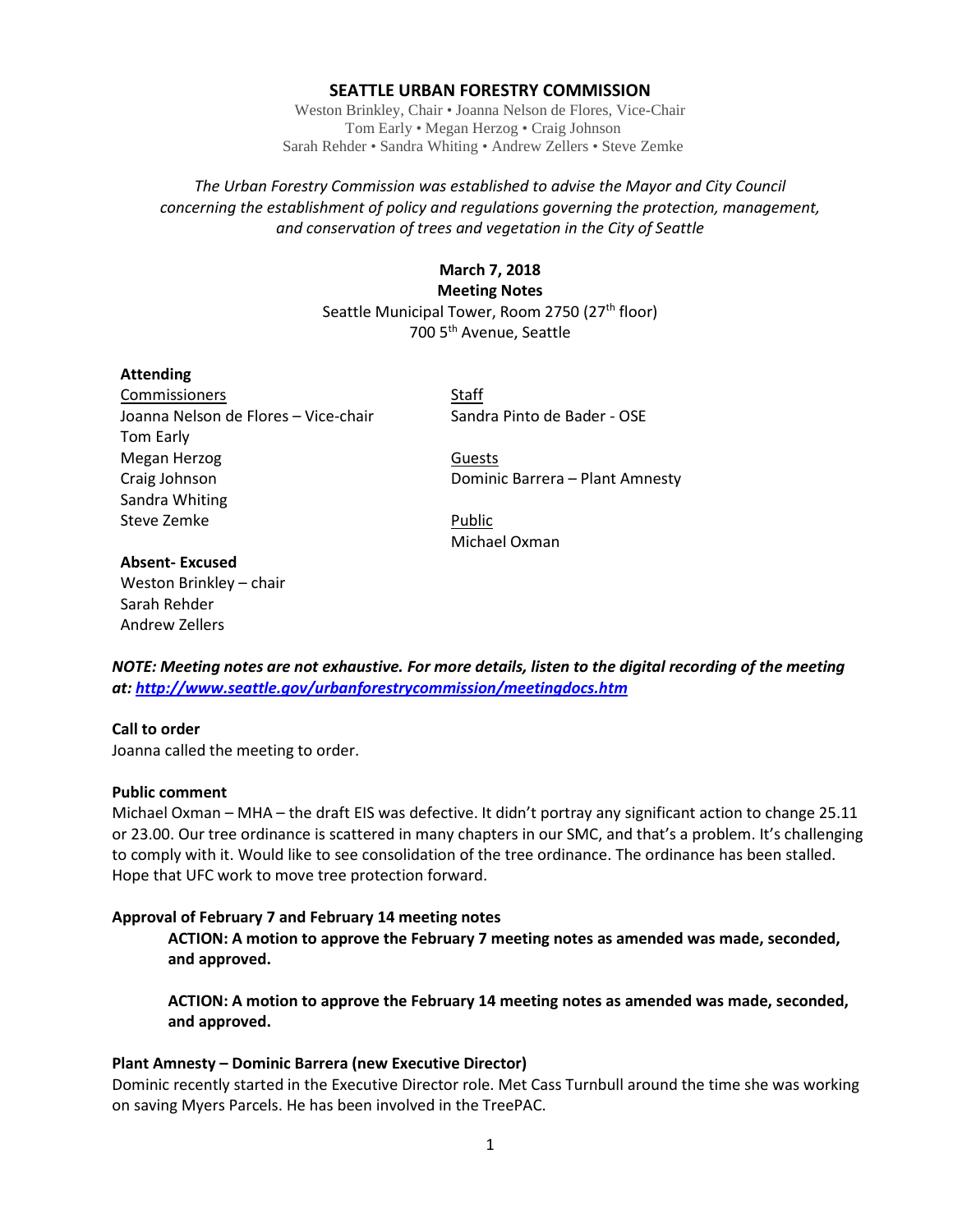Plant Amnesty was founded 30 years ago to stop senseless mutilation of trees and plants. The organization's main goal is to raise awareness of proper pruning. They offer classes and have a referral service for good arborists and gardeners. The third goal is to engender respect for plants. He is moving the organization to more policy advocacy.

He wants to focus on the update to Seattle tree ordinance. He favors consolidating the code. He submitted a letter to SDCI with recommendations including: require permits for tree removal on public and private land; Include no net loss of tree canopy; provide enough soil for trees to thrive; capture the true value of trees; valuation shouldn't just include the cost of replacing the tree but all the different benefits; include a performance bond; arborist registration with the City, etc. Sandra PdB requested a copy of the letter he sent to SDCI.

Invited the UFC to attend this year's Urban Forest Symposium which is taking place May 15. This year's topic is forming partnerships to support the urban forest.

UFC question: what's the scope of your policy work? Answer: He has focused on issues impacting King County.

UFC question: Do you have staff?

Answer: Yes. Has two new staff members: volunteer coordinator and new office manager.

UFC question: what events are coming up?

Answer: Arborist day care is coming up on April 11. Arborists will be volunteer to prune trees at Georgetown Playfield. Young people (DIRT corps, Duwamish Valley Youth Corps will be there job shadowing arborists).

Sandra PdB will introduce Dominic to Jana Dilley, Trees for Seattle program manager. The UFC thinks there could be opportunities for collaboration between Trees for Neighborhoods and Plant Amnesty.

UFC question: are you planning to expand to other languages? Answer: yes. Wants to start with Vietnamese.

Dominic has also been thinking about increasing awareness of the most recent canopy cover assessment the City did. Would like to find ways to have canopy consistently measured. This will be very important to see how we are doing in accomplishing out goals.

UFC comment: Has always appreciated the niche work Plant Amnesty does with tree advocacy.

Plant Amnesty would also certify arborists. They require a referral from a current Plant Amnesty certified arborist and then they are evaluated by a panel of arborists. They would do this certification on top of ISA certification and more focused on consistency of how the do the work.

## **MHA Ordinance review and discussion**

Steve shared the information he put together. The 180-page ordinance is on a schedule to be approved in July. Is currently out for public comment. Steve recommended repeating the recommendations the UFC has provided in the past: